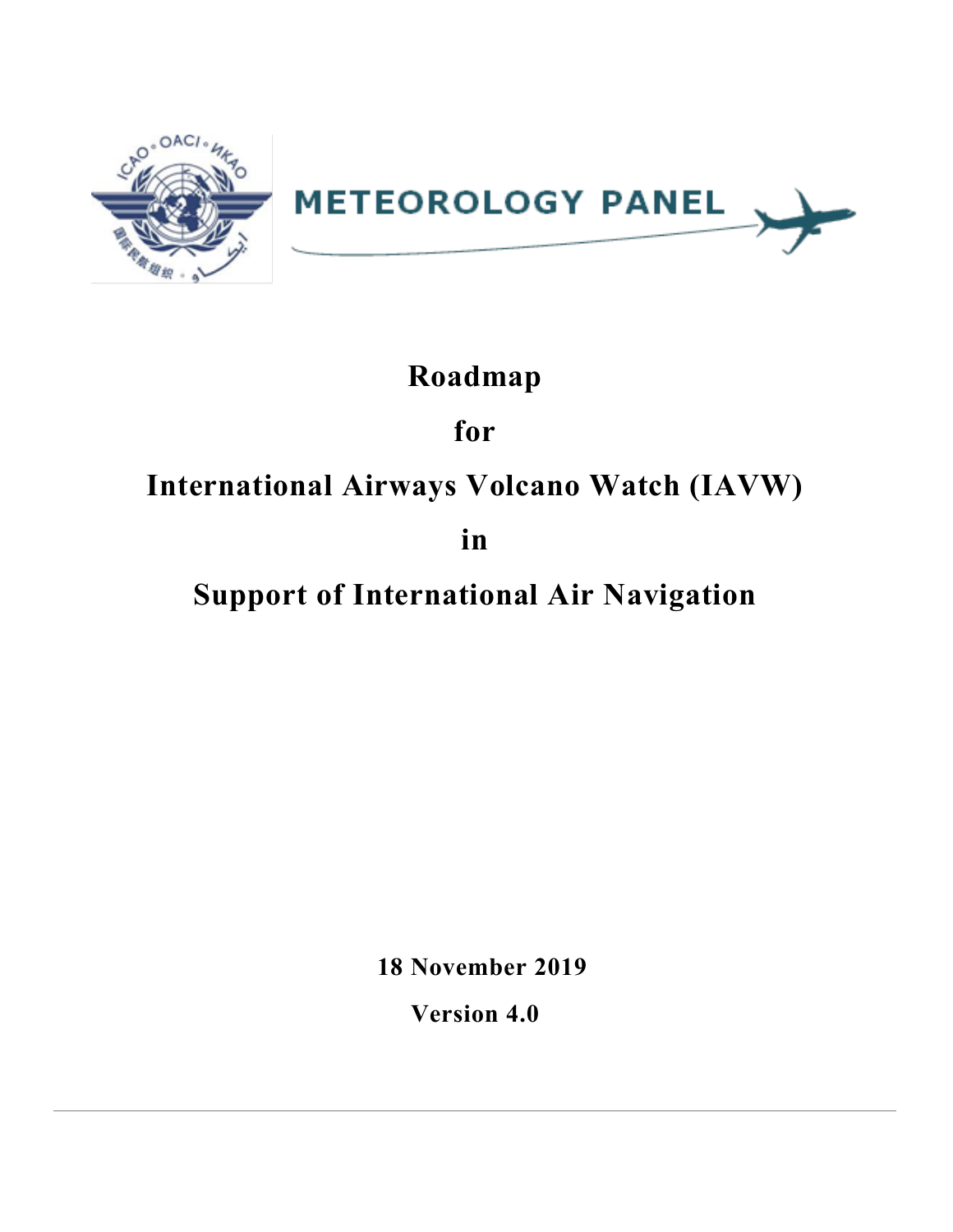| Revision           | Date              | Description                                                                                                                                                                                                                                                                               |  |  |  |
|--------------------|-------------------|-------------------------------------------------------------------------------------------------------------------------------------------------------------------------------------------------------------------------------------------------------------------------------------------|--|--|--|
| 0.1                | 29 July 2013      | Initial draft. Based on draft ConOps for the IAVW in<br>response to IAVWOPSG Conclusion 7/17. Aligns with<br><b>Meteorological Information Supporting Enhanced</b><br>Operational Efficiency and Safety from ICAO's<br>Aviation System Block Upgrades (ASBU).                             |  |  |  |
| 0.2                | 27 September 2013 | Revised draft based on comments from IAVWOPSG ad<br>hoc group.                                                                                                                                                                                                                            |  |  |  |
| 0.3                | 24 October 2013   | Revised draft based on comments on version 0.2 from<br>the IAVWOPSG ad hoc group.                                                                                                                                                                                                         |  |  |  |
| 0.4                | 10 November 2013  | Revised draft based on comments on version 0.3 from<br>the IAVWOPSG ad hoc group                                                                                                                                                                                                          |  |  |  |
| 1.0                | 19 November 2013  | Submitted to IAVWOPSG Secretariat                                                                                                                                                                                                                                                         |  |  |  |
| 1.0 <sub>rev</sub> | 21 November 2013  | Revised to include additional comments from WMO                                                                                                                                                                                                                                           |  |  |  |
| 1.1                | 11 December 2015  | Key changes were the move of sulphur dioxide and<br>other gases from block 3 timeframe (2028 <sup>1</sup> and<br>beyond) to block 1 timeframe (2018-2023). Removed<br>functional goals, which will be placed in a<br>requirements document. Minor updates to other<br>sections as needed. |  |  |  |
| 1.2                | 19 January 2016   | Internal revision based on comments from MISD VA<br>Work Stream.                                                                                                                                                                                                                          |  |  |  |
| 2.0                | 29 April 2016     | Complete revision. Document focuses on the on time-<br>line of the roadmap as well as brief descriptions of<br>the anticipated changes.                                                                                                                                                   |  |  |  |
| 2.1                | 10 May 2016       | Minor revision to reflect comments received at<br>METP/WG-MISD/VA/2 meeting (29 April 2016,<br>Buenos Aires, AR).                                                                                                                                                                         |  |  |  |
| 3.0                | 11 December 2017  | Major revision, which includes input from METP WG-<br>MOG/IAVW Work Stream and others. Changes<br>include the consolidation of several concepts in the<br>document.                                                                                                                       |  |  |  |
| 4.0                | 18 November 2019  | Major revision, which incorporates comments<br>received at METP WG-MOG/8-IAVW meeting (12-14<br>Nov 2018, Wellington, NZ) as well as changes in<br>accordance with the 6 <sup>th</sup> Edition of the GANP (2019).                                                                        |  |  |  |

<sup>&</sup>lt;sup>1</sup> ASBU block timeframes for Blocks 1, 2 and 3 in the Fourth Edition of the GANP were slightly different from those in the Fifth and Sixth Editions of the GANP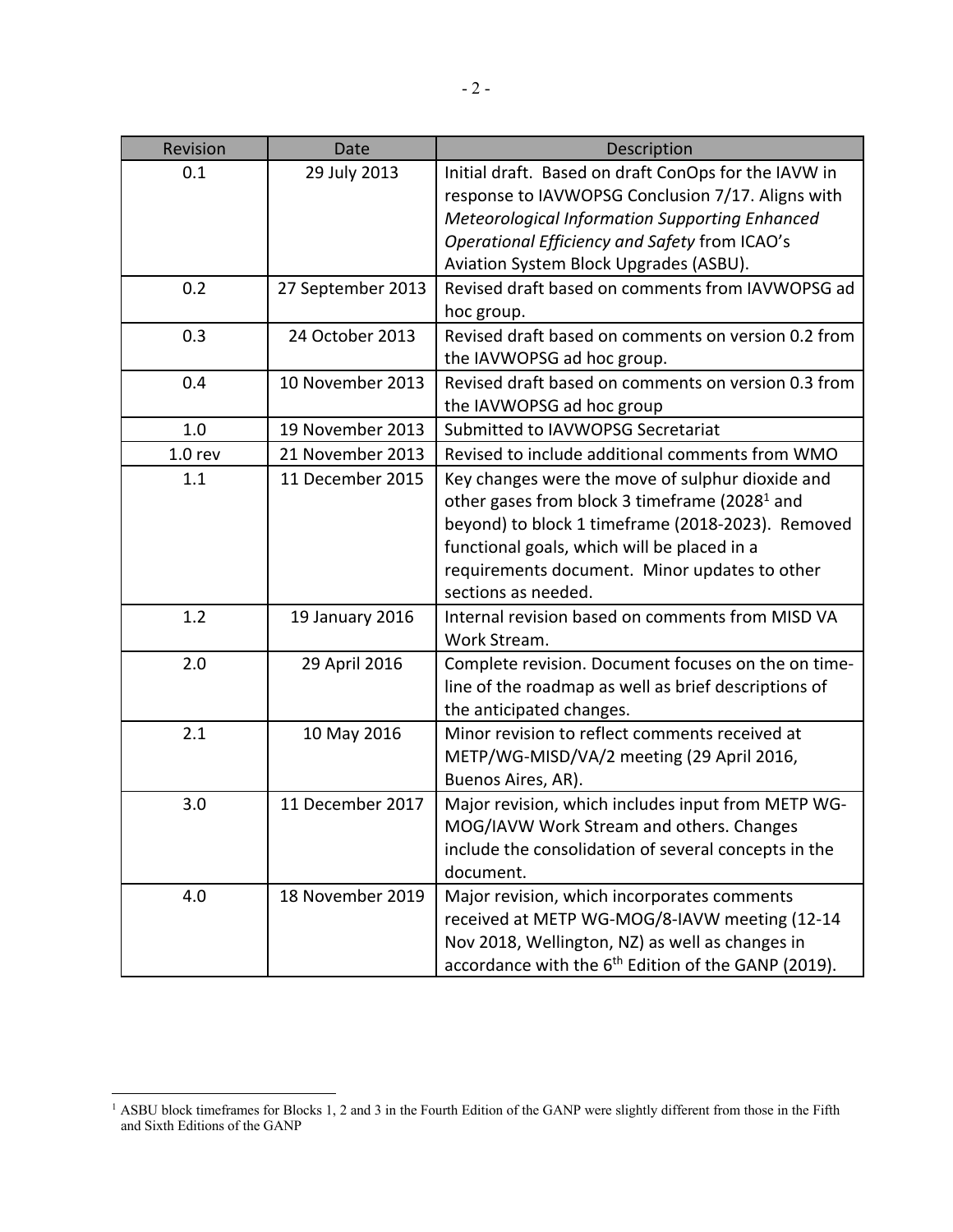## **Table of Contents**

| 1.0 |                                                                                                   |
|-----|---------------------------------------------------------------------------------------------------|
|     |                                                                                                   |
| 2.0 |                                                                                                   |
| 3.0 |                                                                                                   |
|     |                                                                                                   |
|     | 3.1.2 Enhance the capacity and capability of State Volcano Observatories to provide improved      |
|     | pre-eruption information and eruptive source term information for their volcanoes of              |
|     |                                                                                                   |
|     | 3.1.3 Improve ground-based, in-situ airborne and space-based observing networks -                 |
|     |                                                                                                   |
|     | 3.1.4 Scientific research in support of reducing risks from volcanic ash and gas hazards          |
|     | including understanding the impact of ash and gases on aircraft structure, systems, engines       |
|     | and occupants, and the provision of enhanced guidance to operators - Implementation phase -       |
|     | $10 -$                                                                                            |
|     | 3.1.5 Review of the IAVW for the provision of improved, consistent and efficient volcanic         |
|     |                                                                                                   |
|     | 3.1.6 Transition to all-digital format for all volcanic ash information - Planning phase  - 11 -  |
|     | 3.1.7 Develop next generation volcanic ash cloud forecasts - Planning phase - 11 -                |
|     | 3.1.8 Develop other volcanic derived contaminant forecasts, specifically sulphur dioxide, that    |
|     |                                                                                                   |
|     | 3.2.1 Collaborative decision-making processes - Maintenance and improvement phase  - 13 -         |
|     | 3.2.2 Enhance the capacity and capability of State Volcano Observatories to provide improved      |
|     | pre-eruption information and eruptive source term information for their volcanoes of              |
|     |                                                                                                   |
|     | 3.2.3 Improvements in ground-based, in-situ airborne and space-based observing networks -         |
|     |                                                                                                   |
|     | 3.2.4 Scientific research in support of reducing risks from volcanic ash and gas hazards -        |
|     |                                                                                                   |
|     | 3.2.5 Review of the IAVW for the provision of improved, consistent and efficient volcanic         |
|     |                                                                                                   |
|     | 3.2.6 Transition to all-digital format for all volcanic ash information - Implementation phase  - |
|     | $1\Lambda$                                                                                        |
|     |                                                                                                   |
|     | 3.2.8 Development of other volcanic derived contaminant forecasts, specifically sulphur           |
|     | dioxide, that also includes probabilistic information - Implementation phase  - 15 -              |
|     | 3.2.9 Integration of volcano and volcanic hazard information into the System Wide Information     |
|     |                                                                                                   |
|     |                                                                                                   |
|     | 3.3.1 Collaborative decision-making processes - Maintenance and improvement phase  - 16 -         |
|     | 3.3.2 Enhance the capacity and capability of State Volcano Observatories to provide improved      |
|     | pre-eruption information and eruptive source term information for their volcanoes of              |
|     | 3.3.3 Improvements in ground-based, in-situ airborne and space-based observing networks -         |
|     |                                                                                                   |
|     | 3.3.4 Scientific research in support of reducing risks from volcanic ash and gas hazards -        |
|     |                                                                                                   |
|     |                                                                                                   |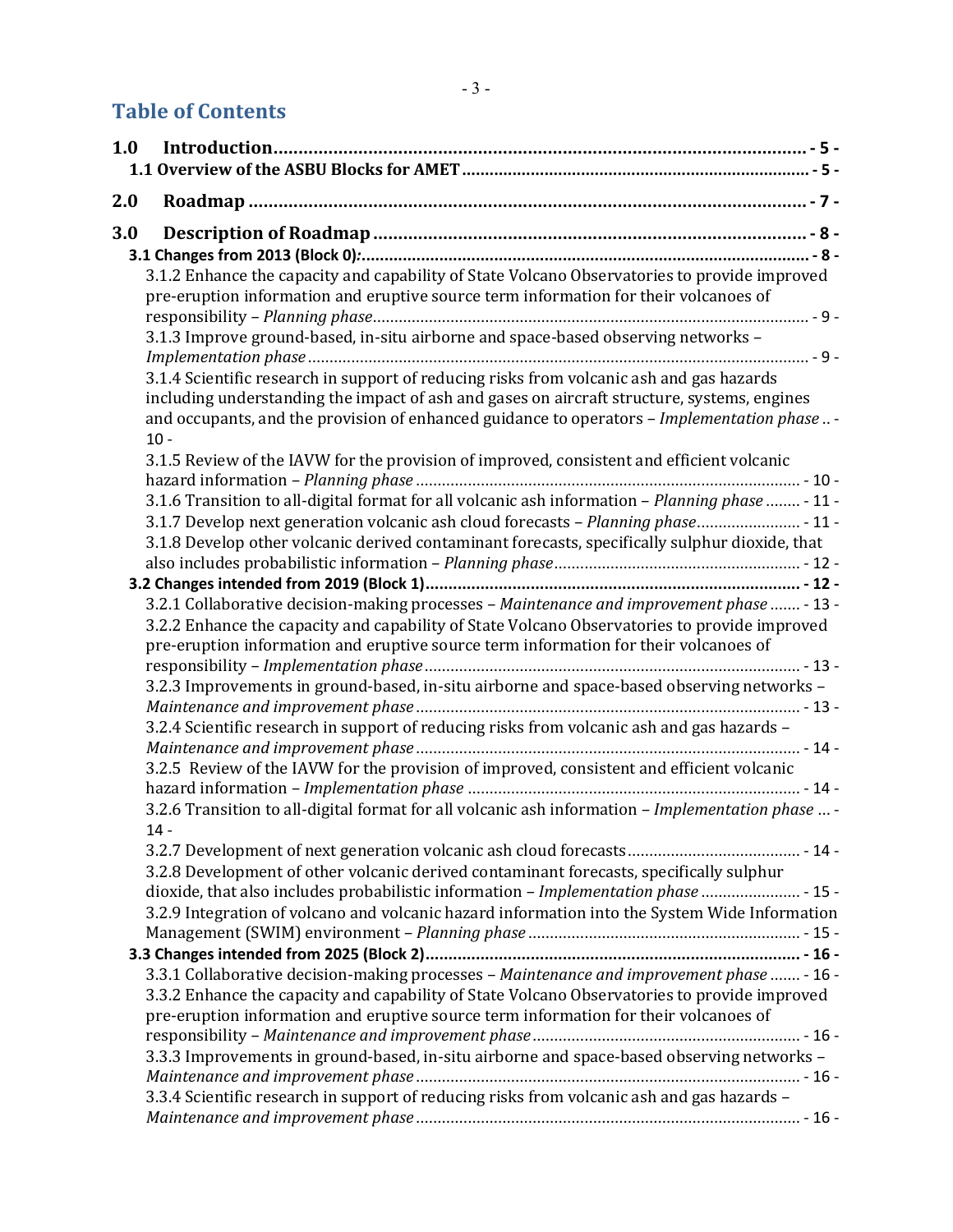| 3.3.5 Transition to all-digital format for all volcanic ash information – Implementation phase |  |
|------------------------------------------------------------------------------------------------|--|
|                                                                                                |  |
|                                                                                                |  |
| 3.3.7 Development of other volcanic derived contaminant forecasts, specifically sulphur        |  |
| dioxide, that also includes probabilistic information - Maintenance and improvement phase - 17 |  |
|                                                                                                |  |
| 3.3.8 Integration of volcano and volcanic hazard information into the SWIM environment -       |  |
|                                                                                                |  |
|                                                                                                |  |
|                                                                                                |  |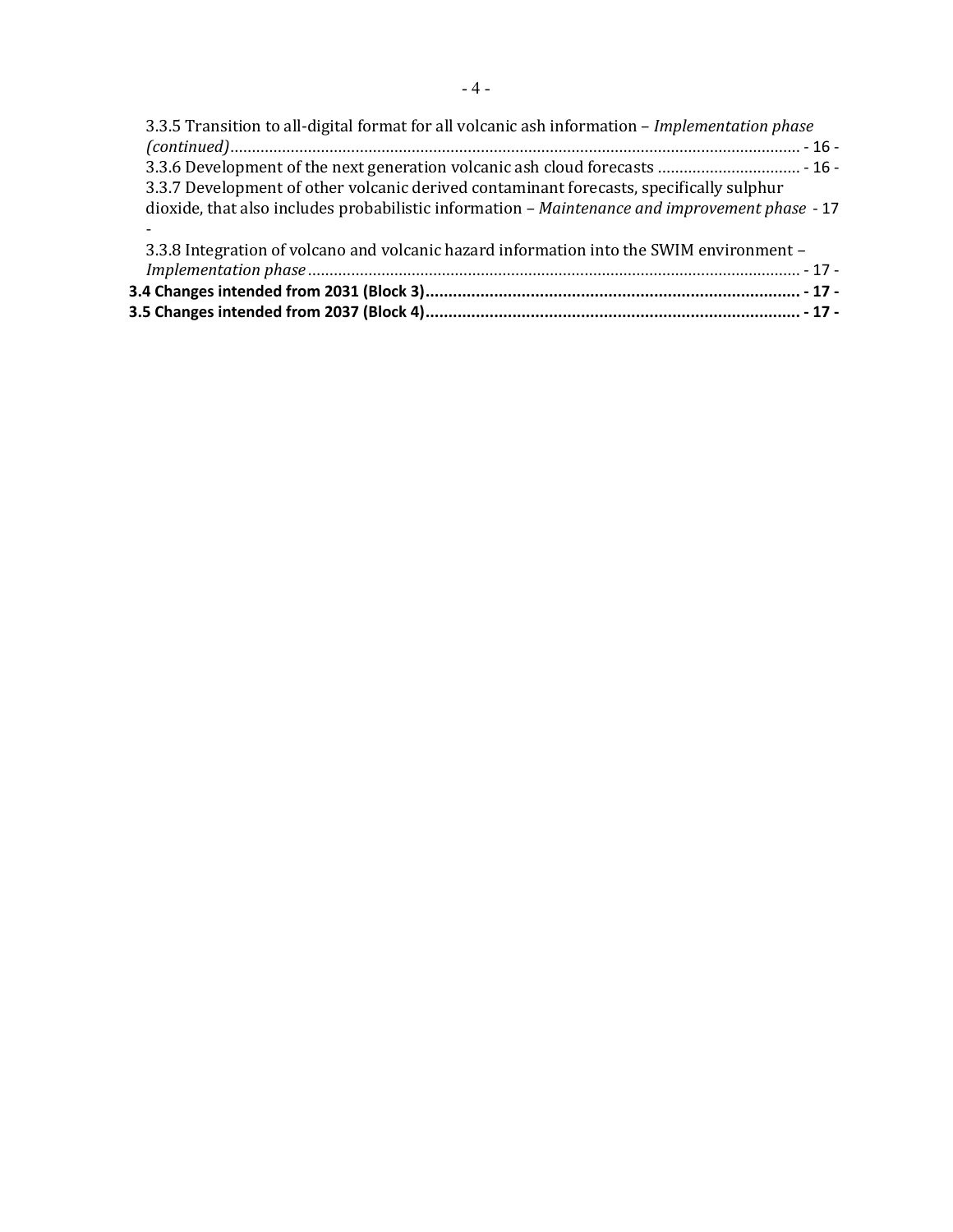# **1.0 Introduction**

This document provides a plan for the development and implementation of volcanic ash and gas related information in support of International Civil Aviation Organization's (ICAO) Global Air Navigation Plan, 2013-2037 (Doc 9750)<sup>2</sup>, and associated Aviation System Block Upgrades (ASBU) for aviation meteorological information (AMET) modules for:

- $\bullet$  Block 0 = from 2013
- Block  $1 = from 2019$
- Block  $2 = from 2025$
- $\bullet$  Block 3 = from 2031
- $\bullet$  Block 4 = from 2037.

This document is intended to provide aviation users and providers of meteorological and volcanological information within the International Airways Volcano Watch (IAVW) with a roadmap (i.e., the "what" and "when") that defines improved services including the integration of volcanic ash-related information into decision support systems for performance-based navigation. The roadmap is not intended to provide detailed descriptions on all the areas presented in the document, rather it presents a high-level overview for the user.

The roadmap for the IAVW is a living document to support ICAO's Meteorology Panel (METP) and applicable working groups and work streams.

### **1.1 Overview of the ASBU Blocks for AMET**

The following are brief descriptions of the five AMET blocks. While the following descriptions refer to 'meteorological information', it is to be understood that this encapsulates a range of meteorological and non-meteorological phenomena that includes volcanic ash clouds and gases.

**AMET Block 0:** Global, regional and local meteorological information to support flexible airspace management, improved situational awareness, collaborative decision-making and dynamically optimized flight trajectory planning.

**AMET Block 1:** Meteorological information supporting automated decision process or aids, involving meteorological information, meteorological information translation, ATM impact conversion and ATM decision support.

**AMET Block 2:** Integrated meteorological information in support of enhanced operational ground and air decision-making processes, particularly in the planning phase and near-term.

**AMET Block 3:** Integrated meteorological information in support of enhanced operational ground and air decision-making processes, for all flight phases and corresponding air traffic management operations.

<sup>2</sup> Sixth Edition, 2019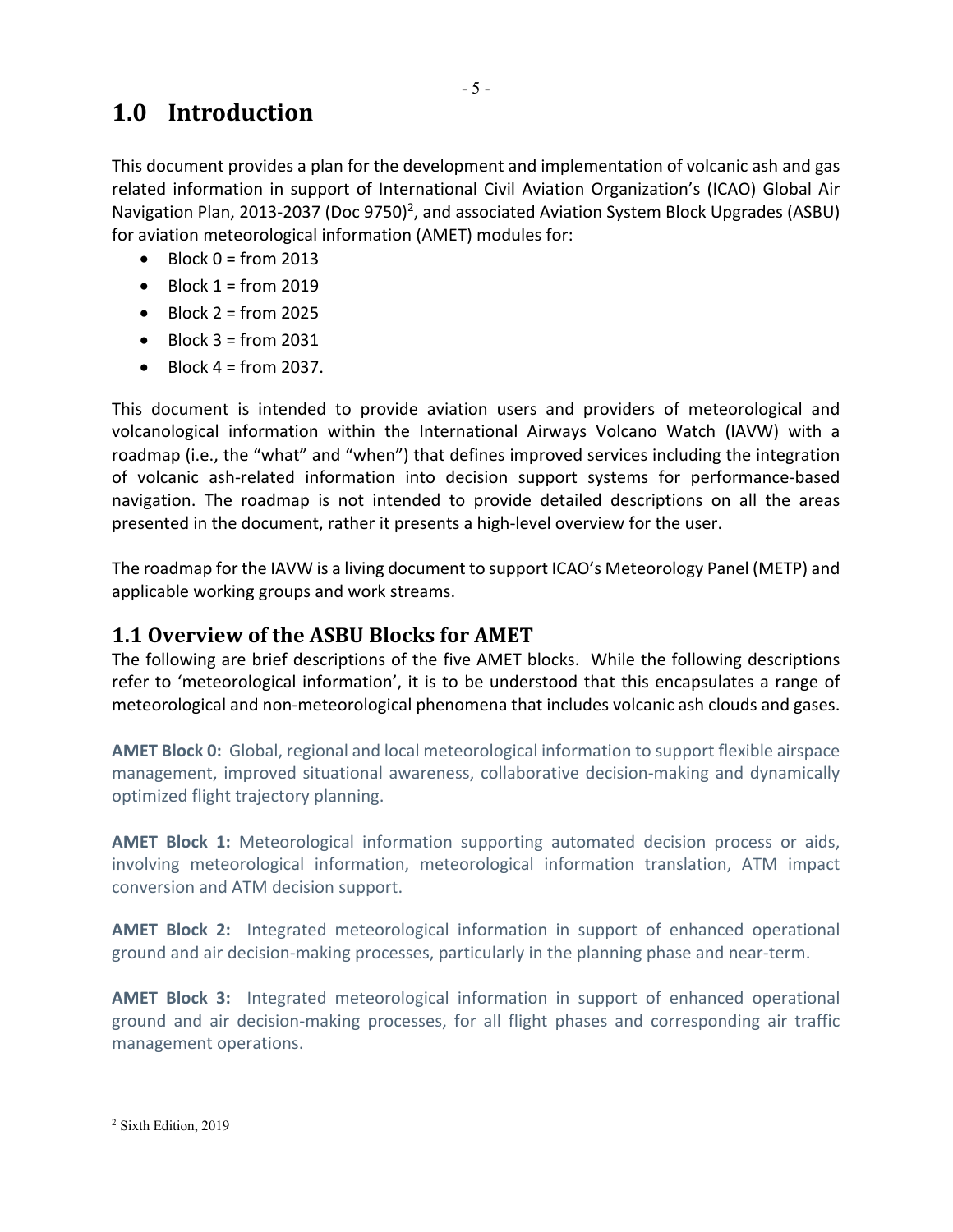**AMET Block 4:** Integrated meteorological information supporting both air and ground decision making for all phases of flight and ATM operations, especially for implementing immediate weather mitigation strategies.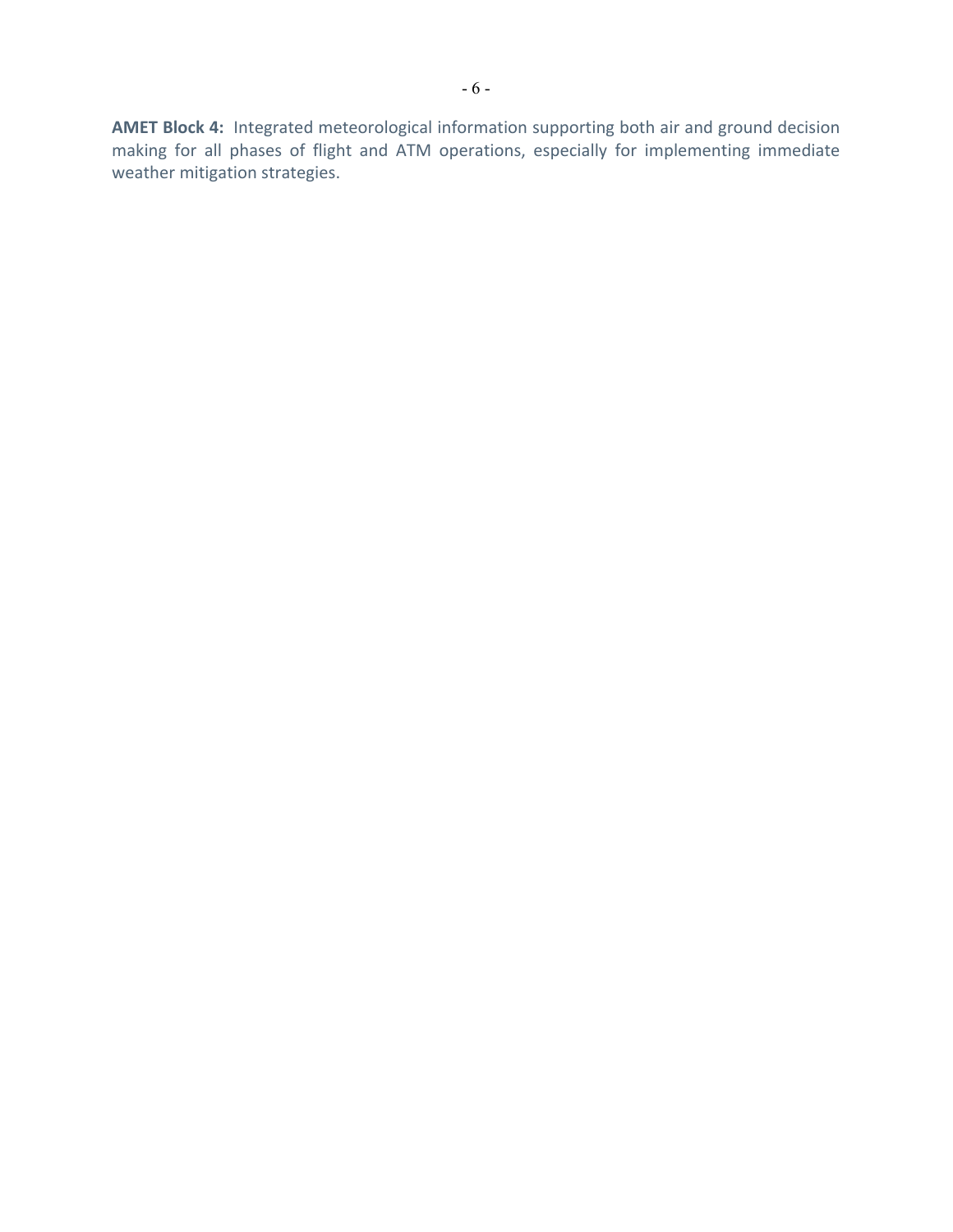# **2.0 Roadmap**

Legend: P = planning phase. I = implementation phase. M = maintenance and improvement phase

| Roadmap for the<br>International Airways Volcano Watch (IAVW)<br>in support of the<br>Aviation System Block Upgrades (ASBU)                                                                                                                             |                                         | <b>Block 0</b><br>(from<br>2013) | <b>Block 1</b><br>(from<br>2019 | <b>Block 2</b><br>(from<br>2025) | <b>Block 3</b><br>(from<br>2031) | <b>Block 4</b><br>(from<br>2037) |
|---------------------------------------------------------------------------------------------------------------------------------------------------------------------------------------------------------------------------------------------------------|-----------------------------------------|----------------------------------|---------------------------------|----------------------------------|----------------------------------|----------------------------------|
| Collaborative decision-making processes                                                                                                                                                                                                                 |                                         |                                  | M                               | M                                | M                                | M                                |
| Enhance the capacity and capability of State Volcano Observatories to provide<br>improved pre-eruption information and eruptive source term information for their<br>volcanoes of responsibility                                                        |                                         |                                  |                                 | M                                | M                                | M                                |
| Improve ground-based, in-situ airborne and space-based observing networks                                                                                                                                                                               |                                         |                                  | M                               | M                                | M                                | M                                |
| Scientific research in support of reducing risks from volcanic ash and gas hazards<br>including understanding the impact of ash and gases on aircraft structure, systems,<br>engines and occupants, and the provision of enhanced guidance to operators |                                         |                                  | M                               | м                                | M                                | M                                |
| Review of the IAVW for the provision of improved, consistent and efficient volcanic<br>hazard information                                                                                                                                               |                                         |                                  |                                 |                                  |                                  |                                  |
| Transition to all digital format for all volcanic ash information                                                                                                                                                                                       |                                         | P                                |                                 |                                  | M                                | M                                |
| Development of next generation volcanic                                                                                                                                                                                                                 | Quantitative information                | P                                |                                 | м                                |                                  |                                  |
| ash cloud forecasts that includes<br>quantitative and probabilistic information                                                                                                                                                                         | Probabilistic (uncertainty) information |                                  | P                               |                                  | M                                | M                                |
| Development of other volcanic derived contaminant forecasts, specifically sulphur<br>dioxide (SO <sub>2</sub> ), that also includes probabilistic information                                                                                           |                                         | P                                |                                 | M                                | M                                | M                                |
| Integration of volcano and volcanic hazard information into the System Wide<br>Information Management (SWIM) environment                                                                                                                                |                                         |                                  | P                               |                                  | M                                | M                                |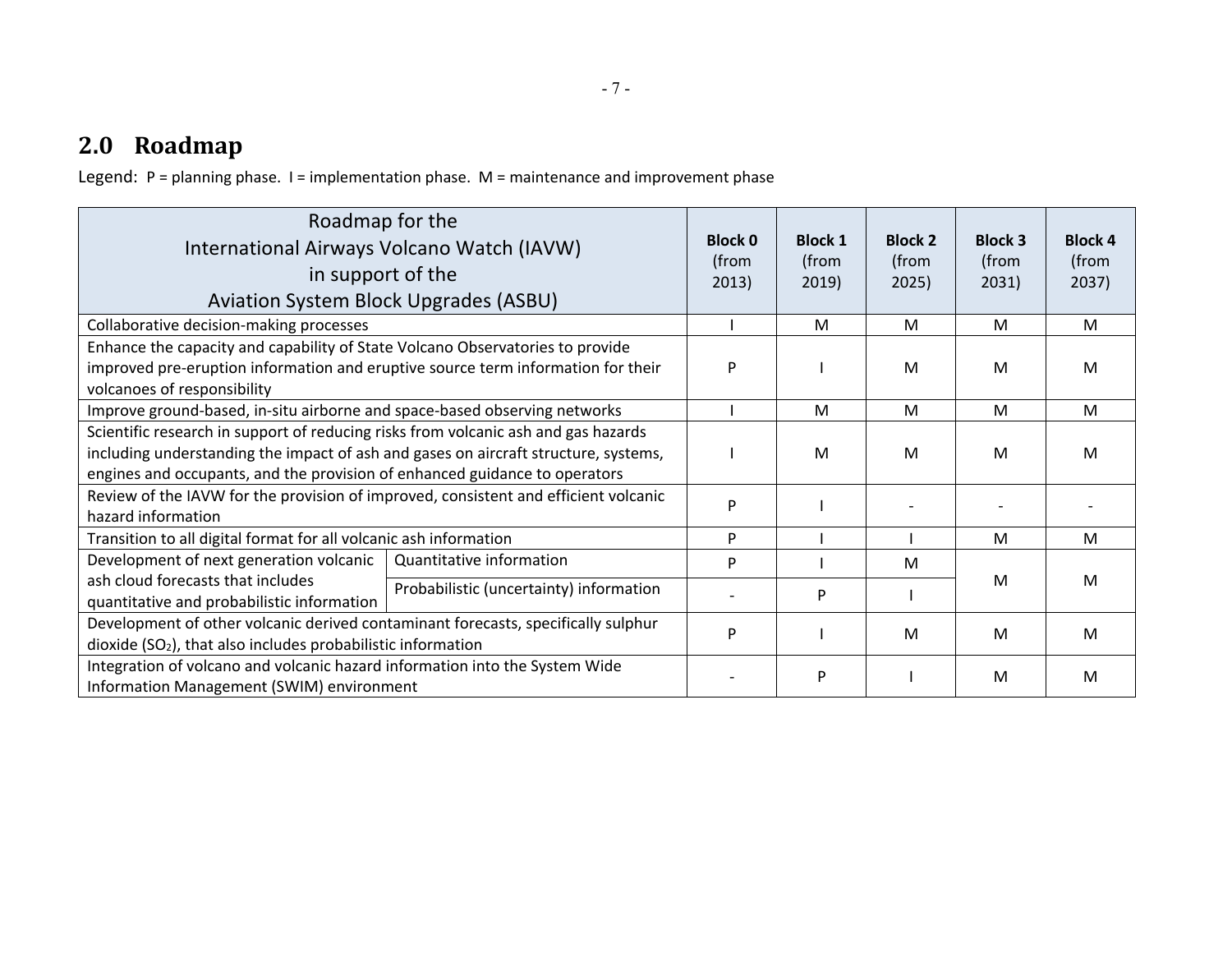# **3.0 Description of Roadmap**

Future IAVW-related services focus on a number of changes that are intended to match the time frames of the Blocks of the ASBUs. The IAVW strives to represent a uniform capability to provide the high quality, consistent, globalized information required by all aviation users.

## **3.1 Changes from 2013 (Block 0)***:*

The following briefly describes changes within the Block 0 timeframe (i.e., from 2013) to support operational efficiency and safety.

*Note: While Version 4.0 of the Roadmap is dated 2019 (i.e., the first year of Block 1), the content for Block 0 is retained in the Roadmap for important background information and continuity.*

#### **3.1.1 Collaborative decision-making processes** – *Implementation phase*

The term Collaborative Decision-Making (CDM) is a process used in Air Traffic Management (ATM) that allows all members of the ATM community, including airspace users and providers of aviation-relevant information, to participate in the ATM decisions affecting all members. CDM means arriving at an acceptable solution that takes into account the needs of those involved. CDM is described in ICAO Document 9971 – *Manual on Collaborative Decision-Making*, Document 9854 - *Global Air Traffic Management Operational Concept,* and Document 9982 *– Manual on Air Traffic Management System Requirements.*

A similar process has been implemented for volcanic ash and is called Collaborative Decision Analysis and Forecasting (CDAF). From a high level perspective and as an example, collaboration on the location and extent of a discernible volcanic ash cloud can be done, at a minimum, for events that affect high density traffic areas, or several Flight Information Regions (FIR) and extend beyond the area of responsibility of one or more of the Volcanic Ash Advisory Centres (VAAC). This collaboration is currently in place for the VAACs and is detailed in ICAO Doc 9766 *Handbook on the International Airways Volcano Watch (IAVW)*, Part 4, section 4.10.

The outcome of the CDAF can take many forms. One example is the agreed upon graphical depiction of ash clouds, which could include the two-dimensional analysis, using high resolution satellite imagery, provided by a VAAC's host agency (i.e., National Meteorological Service).

It is desired that the VAAC's collaboration process be expanded to include other participants, e.g., Meteorological Watch Offices (MWO) and other meteorological offices serving aviation, State Volcano Observatories (VO), aviation regulatory authorities (or equivalent), airports, operators and ATM. To be effective with all these groups involved there needs to be a transparent CDM structure developed so that, for example, when an eruption occurs participants will know who is talking to whom and how subsequent information is communicated. This structure should contain procedures and guidance showing how the total process delivers more informed decision-support information for the users, especially ATM and operators.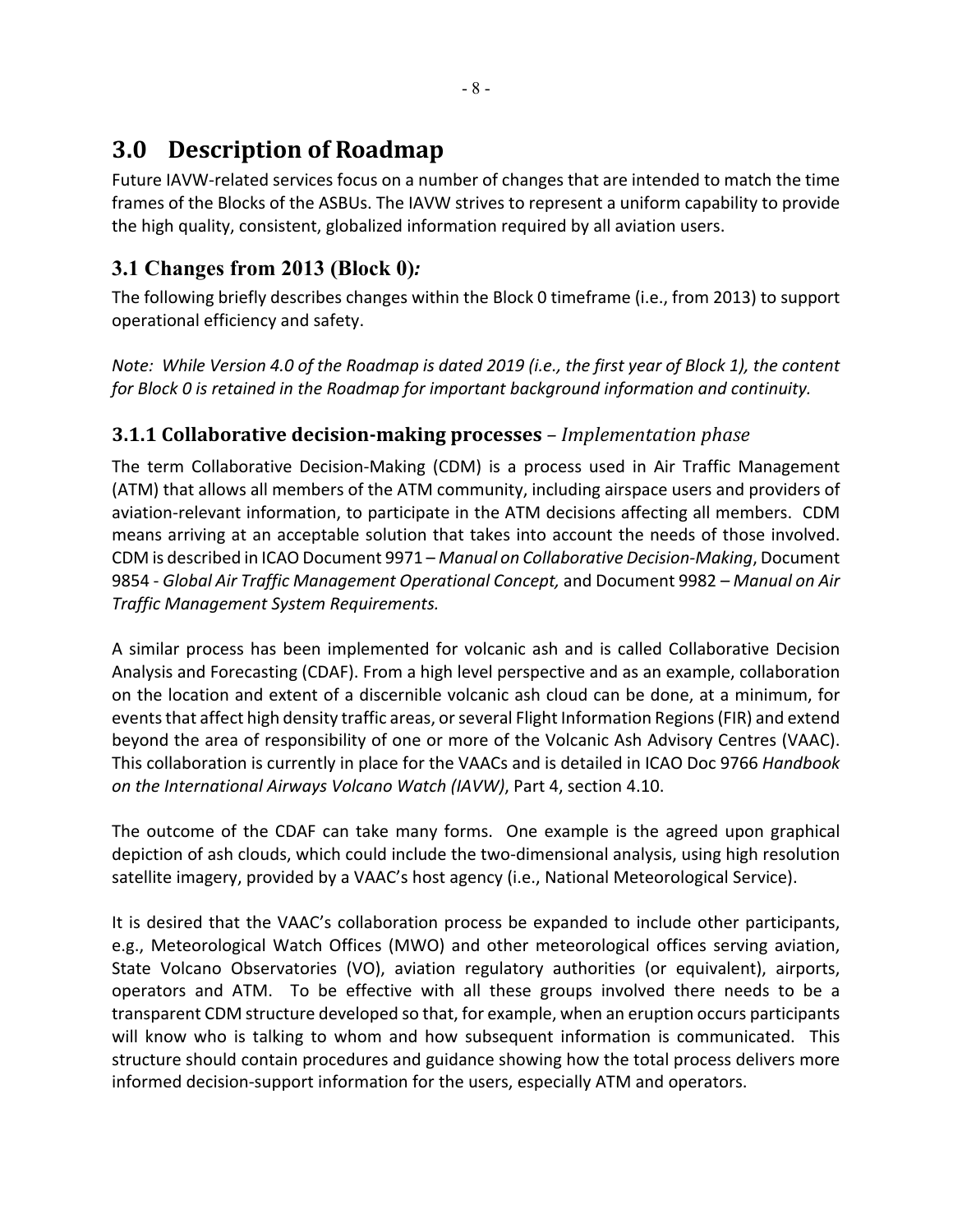- 9 -

ATM and users have begun using CDM practices to derive acceptable and more informed solutions for performance-based operations.

#### **3.1.2 Enhance the capacity and capability of State Volcano Observatories to provide improved pre-eruption information and eruptive source term information for their volcanoes of responsibility** – Planning phase

Per ICAO Annex 3 – *Meteorological Service for International Air Navigation*, State VOs may use the Volcano Observatory Notices to Aviation (VONA) and its aviation colour code alert system for the provision of volcano information in support of aviation. Despite being intended to provide a concise statement describing the activity at the volcano, as well as the specific time of the onset and duration of the eruptive activity, not all State VOs currently have the capacity or capability to issue VONA messages.

The VONA is the only volcano-related product that provides pre-eruption activity information to aviation users, which is considered as safety critical information by aircraft operators. In support of this, VONAs allow for the inclusion of a colour code in the message. The colour codes reflect the activity level assessed by volcanologists at or near the volcano and does not pertain to any hazard downwind of the volcano, e.g., the ash cloud. Although the World Organization of Volcano Observatories (WOVO)<sup>3</sup> has established a recommended colour code scale, some States have developed their own activity alerting code to address unique needs of the State.

#### **3.1.3** Improve ground-based, in-situ airborne and space-based observing **networks** *– Implementation phase*

Observation and forecast information on volcanic ash requires continued improvement of observational capabilities globally, including volcano-monitoring networks, ground-based aerosol networks, satellite platforms and sensors, and in-situ airborne sampling. Improvements in observational capabilities will also aide in verification and validation of volcanic cloud forecasts and may be used to produce quantitative forecasts.

During this timeframe improvements in volcanic ash detection were realized with new satellites from Japan (Himawari-8) and the United States (GOES-16). These satellites contributed greatly to the improvement of volcanic ash analysis techniques and methods, enabling VAACs to provide aviation users with more reliable information on the presence of discernible volcanic ash clouds and gases in the atmosphere, their extent and movement.

Thisimproving capability offers usersthe ability to request more flexible and increasingly detailed requirements, as needed, for operations in airspace impacted by volcanic ash. Meeting these requirements with improved information, when supplied timely and consistently, will enhance both the safety and efficiency of flying operations.

Notwithstanding the advances that continue to be made, it is worthwhile to note however that the different observing and forecasting techniques have strengths and weaknesses in their

<sup>&</sup>lt;sup>3</sup> WOVO is a volunteer science organization and a commission of the International Association of Volcanology and Chemistry of the Earth's Interior (IAVCEI).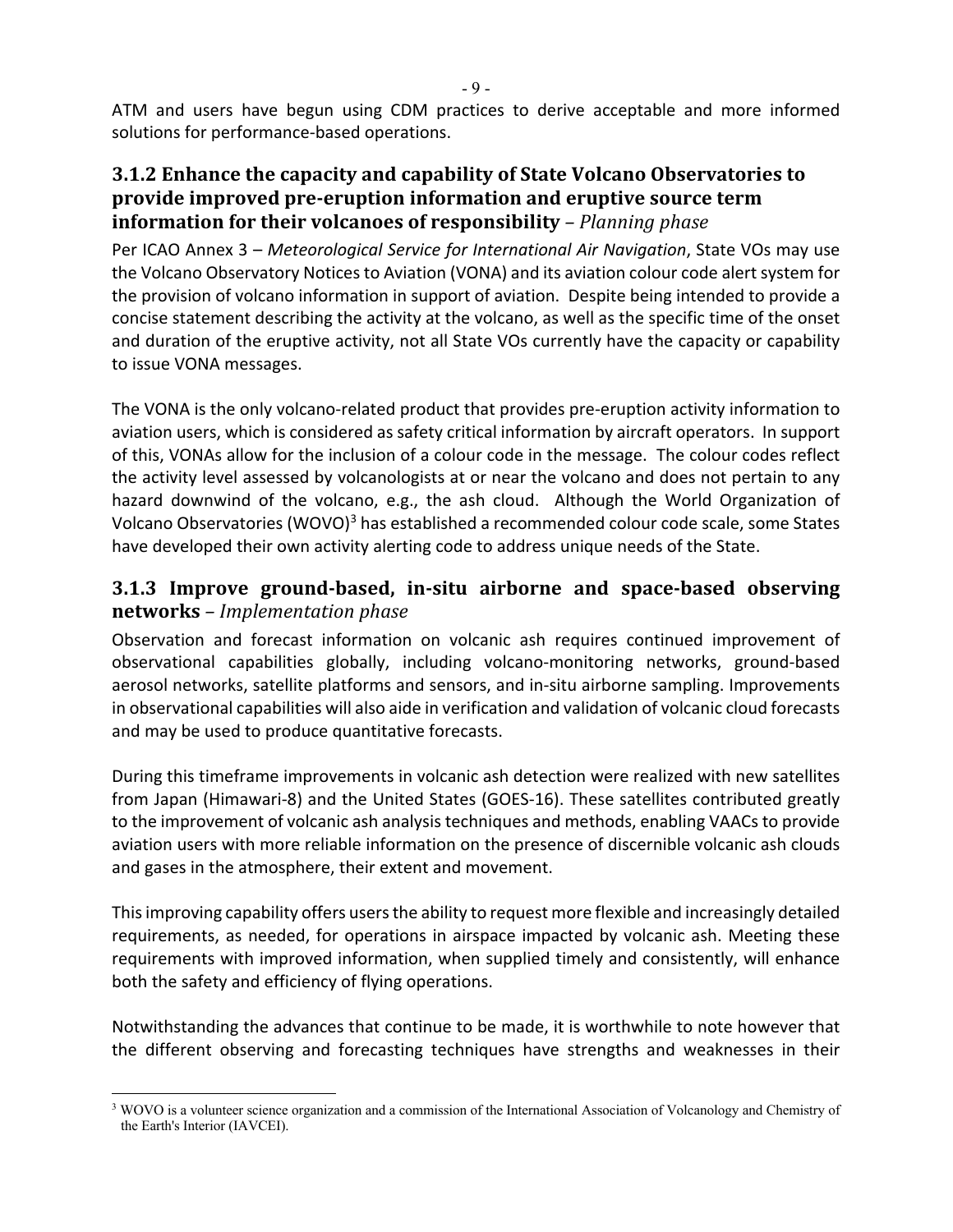application. In particular, remote sensing has not replaced the need for ground-based seismic monitoring of volcanoes, particularly for advance warning of eruptions at dormant volcanoes. Given the often-unique circumstances and uncertainties that can prevail at the time of a volcanic eruption, making optimal use of a suite of available methodologies rather than applying any single methodology in isolation often offers the optimum approach to the detection and parameterization of volcanic eruptions and the observation and forecasting of volcanic ash clouds and gases.

#### **3.1.4** Scientific research in support of reducing risks from volcanic ash and gas hazards including understanding the impact of ash and gases on aircraft **structure, systems, engines and occupants, and the provision of enhanced guidance to operators** *– Implementation phase*

Scientific research in support of reducing risks from volcanic ash and gas hazards continues to aim for tangible improvements in the detection and quantitative measurement of volcanic plumes, ash and gas clouds during eruptions and in the accuracy of model forecasts of ash and gas transport and dispersion. In addition, the ability to detect and track the movement of a resuspended volcanic ash cloud (that may or may not be associated with an ongoing eruption) is garnering attention. Research topics (both new and on-going) pertinent to these goals include the following:

- Characterizing volcanic plumes at/near the source
- Characterization (including quantitative-based assessments) of volcanic ash and gas clouds in time and space and expressions of the uncertainty associated with the observations and forecasts
- Developing sets of quantitative ash-cloud data that can be used to validate models and track improvements in forecast accuracy
- Verification of the model forecasts
- Assess the relationship between gases emitted from volcanic eruptions, specifically sulphur dioxide (SO<sub>2</sub>), in the atmosphere and their health risks to aircraft occupants and affect to the lifetime of aircraft components.

In addition,

- Scientific research continues to aim for tangible understanding of the impact of ash and gas on aircraft structure, systems, engines and occupants to provide enhanced guidance to operators
- Scientific research to support service delivery for volcanic ash and gas hazard risk reduction information

#### **3.1.5** Review of the IAVW for the provision of improved, consistent and efficient **volcanic hazard information** – *Planning phase*

The IAVW was formed in the late 1980s, with the nine VAACs, each with a defined geographic area of responsibility, being implemented in the early 1990s. In December 2016 global coverage of the IAVW was realized. Notwithstanding this progress, the International Air Transport Association (IATA) has strongly suggested that the current structure of the nine VAAC system is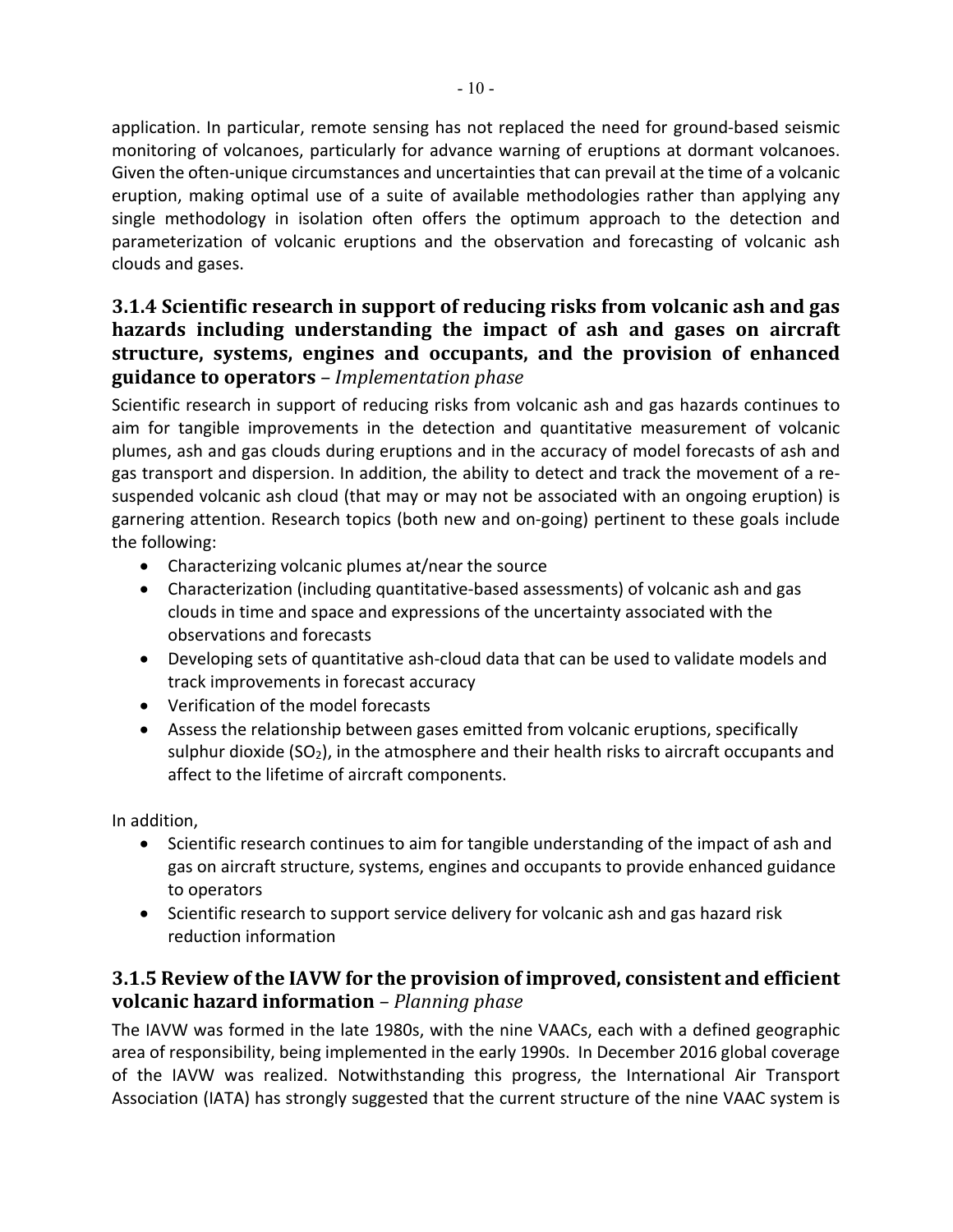not optimal in terms of delivering a consistent, high quality, and cost-efficient service in an increasingly global capable and interoperable environment.

IATA has requested that ICAO, through the Meteorology Panel, conduct a holistic review of the IAVW to establish the optimal number of service providers required to deliver future volcanic ash services. The process should begin with the development of the framework and terms of reference for conducting a review. The review should also include and conclude how State MWO's support and collaborate in the future system. IATA believes it would be beneficial to undertake this review as part of the development of the system to address phenomenon-based regional advisory information for select en-route hazardous meteorological conditions.

#### **3.1.6** Transition to all-digital format for all volcanic ash information – *Planning phase*

There is a need to provide users with a four-dimensional (4-D) view of the observed and forecast position of volcanic ash clouds. Today's products are primarily text-based (e.g., volcanic ash advisory [VAA] and SIGMET for volcanic ash), with some supplementation of graphic-based products (i.e., VAG and SVA<sup>4</sup>). Future volcanic ash cloud-related information must be provided in a digital format that can be fully integrated into flight planning and other operational systems in order to better serve aviation users and decision makers. The visualization of volcanic information must be capable of being displayed on moving maps, cockpit displays, radar screens, etc.

It is expected that Aeronautical Information Services (AIS) pertaining to volcano eruption and volcanic ash clouds, i.e., ASHTAMs and NOTAMs will also transition to digital form.

#### **3.1.7** Develop next generation volcanic ash cloud forecasts – *Planning phase*

Supplementary quantitative volcanic ash contamination forecasts were initially developed during the Eyjafjallajökull eruption in Iceland in 2010. The forecasts, issued by the national meteorological service providers of some States in Europe according to their local directives or agreements, are used to support the delivery of the ICAO European North Atlantic Volcanic Ash Contingency Plan (EUR/NAT VACP). The EUR/NAT VACP, last updated in 2016, details a safety risk assessment based approach to operations in airspace where volcanic ash is present or forecast.

In 2017, Rolls-Royce issued a world-wide communication WWC11365-1 to operators, applicable to all RB211 and Trent family of engines. WWC11365-1 states that acceptable operation in dispersed ash of up to a maximum of  $4mg/m<sup>3</sup>$  for an hour (equivalent to  $2mg/m<sup>3</sup>$  for 2 hours) – qualified as a dose of 14.4 g s/m<sup>3</sup> – should not lead to a significant erosion of engine related flight safety margins. Rolls-Royce is working with other Original Equipment Manufacturers (OEM) to explore if similar thresholds could be applicable to other engine types.

The Rolls-Royce work together with other recent developments such as the advancement of satellite-based detection of volcanic ash clouds and gases paves the way for the development

<sup>4</sup> VAA information in graphical format and SIGMET for volcanic ash in graphical format respectively.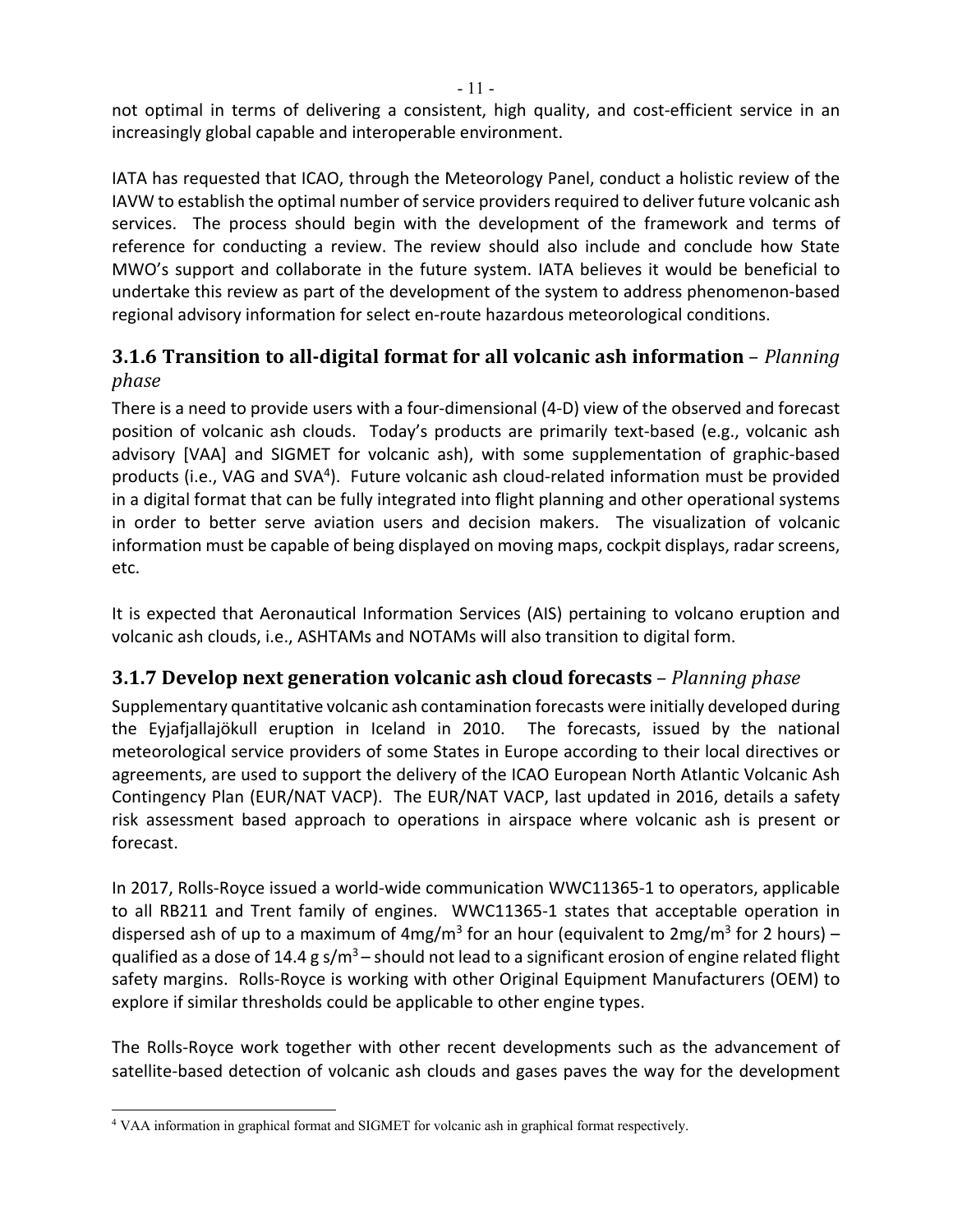and global adoption of data services that provide quantitative volcanic ash forecast information, detailing relevant forecast contamination concentration thresholds through both time and space, to enable users to make appropriate decisions regarding aircraft exposure to, or anticipated dosage of, volcanic ash.

#### **3.1.8 Develop other volcanic derived contaminant forecasts, specifically sulphur dioxide, that also includes probabilistic information –** *Planning phase*

During volcanic eruptions, a number of hazardous gases may be emitted in addition to volcanic ash; these include  $SO_2$ , hydrogen fluoride (HF), and hydrogen sulphide (H<sub>2</sub>S) amongst many others. These are problematic because aircraft occupants breathe air that originates from outside the aircraft. Outside air is drawn in through the engines, compressed (i.e., pressurized) then passed through the aircraft's ventilation system. Each gas will likely have different eruption source parameters and atmospheric dispersion properties, and gas clouds may be found coincident with or wholly separate from volcanic ash clouds.

The importance of these gases for aviation varies. Gaseous volcanic HF has not so far been found at high concentrations in locations where it would have an adverse effect on people's health<sup>5</sup>, and is not discussed further here. H<sub>2</sub>S has caused fatalities but is generally localized and it is likely that this can be well managed from a ground-based civil defence perspective. Volcanic  $SO_2$  has also caused only local fatalities but is of importance more generally to aviation as it may be emitted in large quantities to cruising altitudes during large eruptions and is frequently detected by remote sensing techniques.

Depending on the levels of concentration,  $SO<sub>2</sub>$  can also have an adverse effect on the performance of aircraft engines and systems. This effect is not immediate; rather it is long-term and affects the service life of the aircraft components. Thus, it is an economic impact rather than a safety of flight impact.

Following the scientific determination of a critical level or levels of  $SO<sub>2</sub>$  (in the atmosphere) that could pose a health threat to aircraft occupants, or any determination of concentrations above which OEMs do not recommend flight within an  $SO<sub>2</sub>$  cloud, provisions for the detection and forecasts of gas clouds, including concentration of  $SO<sub>2</sub>$  and probabilistic information, can be developed.

#### **3.2 Changes intended from 2019 (Block 1)**

The following briefly describes intended changes from 2019 (i.e., Block 1 timeframe) in support of operational efficiency and safety.

<sup>5</sup> International Volcanic Health Hazard Network, IVHHN, http://www.ivhhn.org/index.php?option=com\_content&view=article&id=86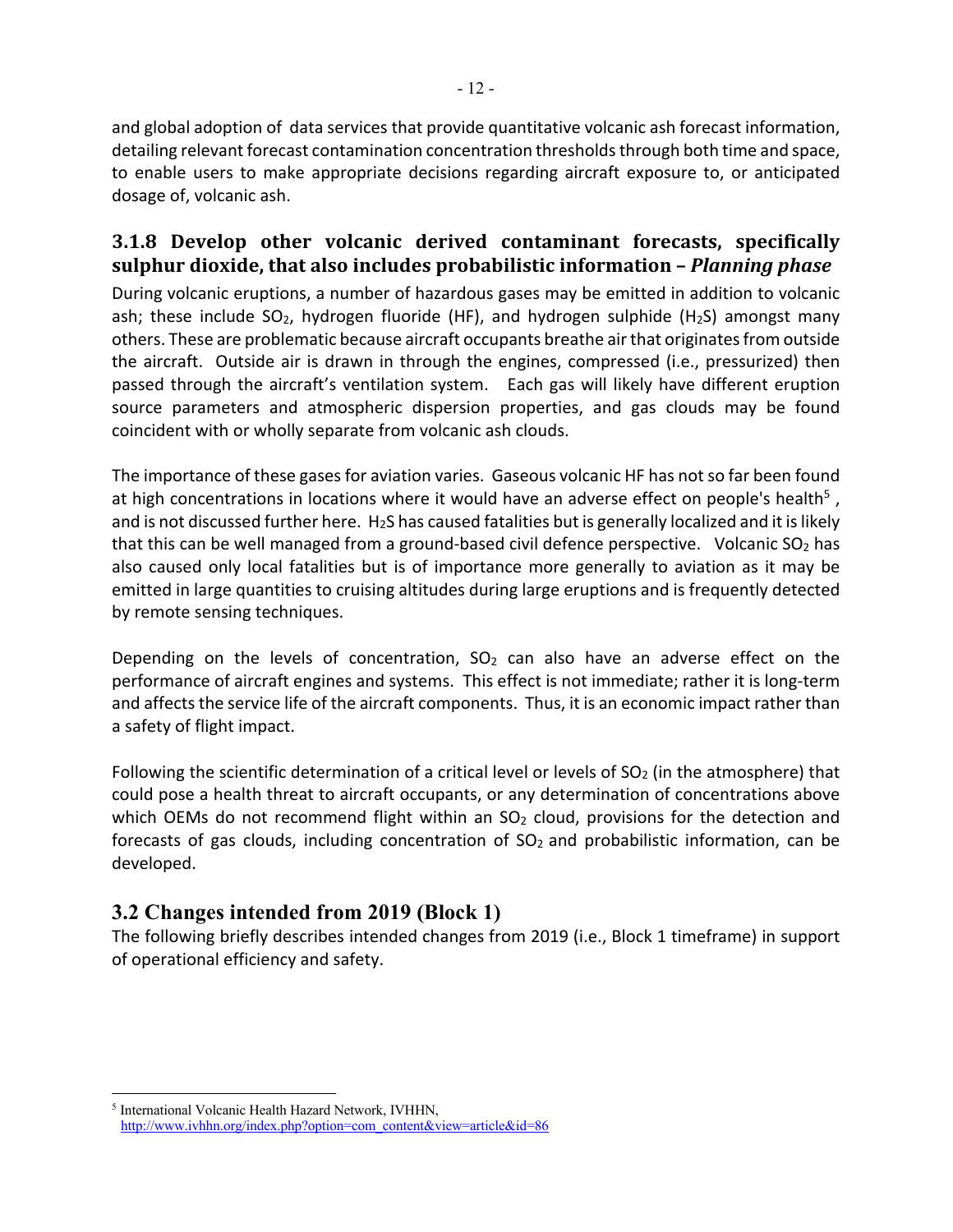#### **3.2.1 Collaborative decision-making processes** – Maintenance and improvement *phase*

Continued development and improvements to the CDM process will continue in Block 1. Performance-based operations (where the operator is responsible for where it operates) will necessitate operators to seek, integrate and use high quality meteorological and volcanological information. For these future operations, the use of CDM practices will become increasingly integrated into aviation decision-making.

#### **3.2.2 Enhance** the capacity and capability of State Volcano Observatories to **provide** improved pre-eruption information and eruptive source term **information for their volcanoes of responsibility** – *Implementation phase*

Enhancements to the information provided by the State VOs, including the VONA, are expected to be implemented during Block 1.

The VONA is proposed to become a recommended practice in Annex 3 – *Meteorological Service for International Air Navigation* with Amendment 80 (November 2022).

#### **3.2.3** Improvements in ground-based, in-situ airborne and space-based **observing networks** – Maintenance and improvement phase

Improvements to volcano-monitoring networks, ground-based aerosol networks, satellite platforms and sensors, and in-situ airborne sampling will continue in Block 1, building on the accomplishments from Block 0.

Volcanic ash and gas detectors on aircraft are expected to be introduced, with downlink capability to better inform the stakeholders on the ground about actual conditions and thus improve the overall awareness of the volcanic cloud.

Given improving technology, there is the potential to have on-board ash detection equipment incorporated into the aircraft avionics suite, providing the aircrew with real-time information. The addition of a crosslink capability or data sharing arrangements could inform other aircraft in the vicinity about the ash cloud. The provision of information to support this new capability will require additional consideration for both preflight and in-flight information.

It is important that the objective data retrieved from on-board ash detection be rapidly shared with VAACs so that they can incorporate the data into their subsequent forecasts, inputs to their dispersion models, and verification of forecasts.

In addition, to allow operators to take full advantage of tactical on-board volcanic ash detection equipment, ATM processes and procedures will need to be developed and incorporated into ATM Contingency Plans.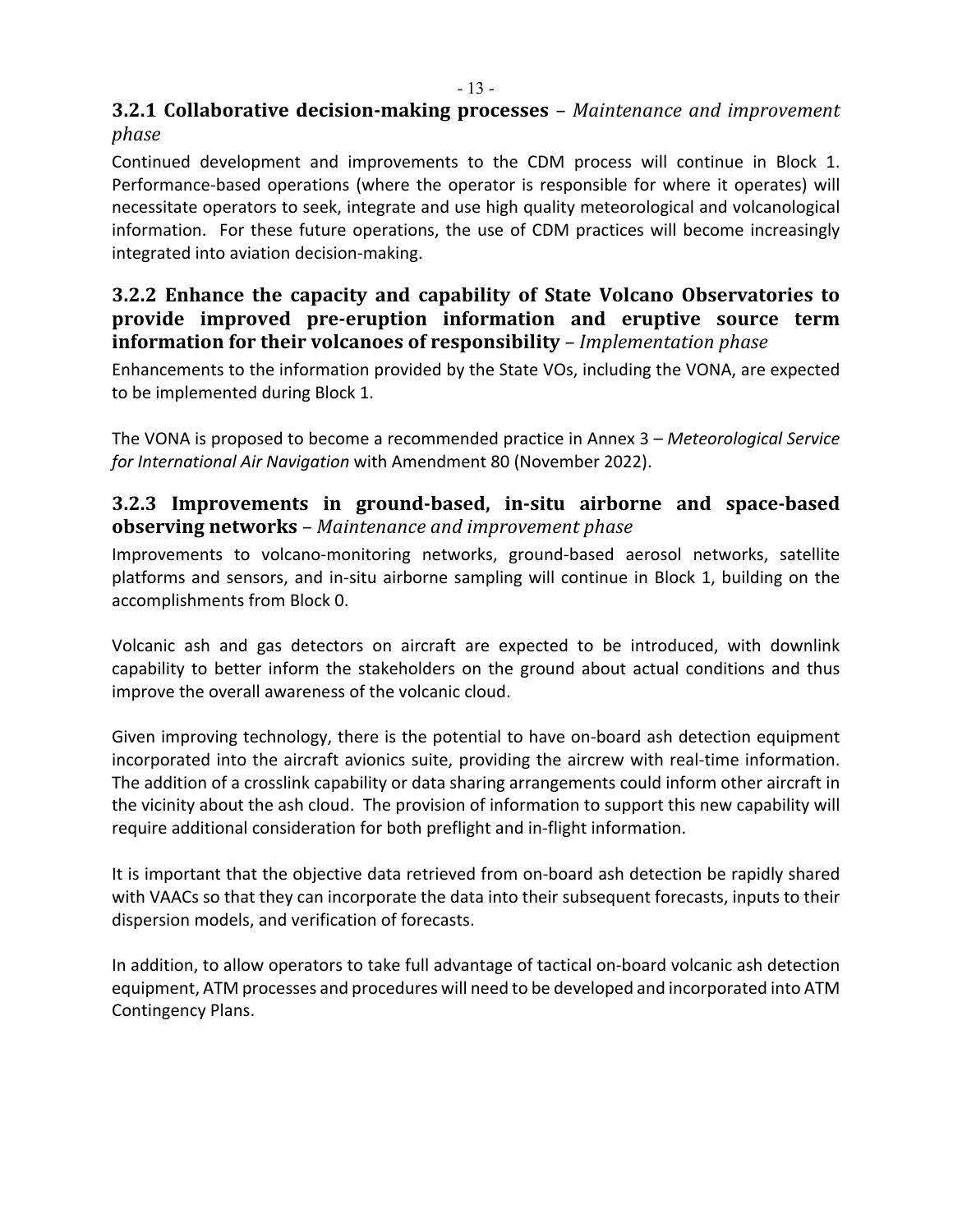#### **3.2.4** Scientific research in support of reducing risks from volcanic ash and gas **hazards** *– Maintenance and improvement phase*

Scientific research in support of reducing risks from volcanic ash and gas hazards will continue in Block 1.

#### **3.2.5** Review of the IAVW for the provision of improved, consistent and efficient **volcanic hazard information** – *Implementation phase*

It is anticipated that the functional IAVW review in Block 0 will extend into Block 1 with implementation expected before Block 2.

#### **3.2.6 Transition to all-digital format for all volcanic ash information** *– Implementation phase*

The transition from text and graphic-based products to all-digital formats is progressing as the supporting data representations and infrastructures are developed. There will continue to be a need for legacy products to be available for several years during the transition.

SIGMET for volcanic ash and VAA/VAG will be made available in digital form based on the ICAO Meteorological Information Exchange Model (IWXXM) schema by the year 2020 as a first step in the envisaged transition.

Consideration will be given to review the content and format of the VONA, which is currently in an alphanumeric text-based format.

### **3.2.7 Development of next generation volcanic ash cloud forecasts**

#### **3.2.7.1 Quantitative information** – *Implementation phase*

Following the determination of agreed upon thresholds for ash contamination, forecast products are expected to be developed. The goal is to implement these in Block 1, which will be accompanied by appropriate provisions in Annex 3 for the service.

It is perhaps more important that the implementation of any new forecasts is supported by a verification system to ensure they meet the needs and expectations of users in terms of accuracy and provide user confidence to operate in areas of ash.

#### **3.2.7.2 Probabilistic (uncertainty) information** – *Planning phase*

Current volcanic ash forecasts, such as the VAA, are qualitative, deterministic forecasts. They are a yes/no forecast with respect to the depiction of the airspace impacted by discernible volcanic ash and they give a single forecast with no uncertainty information. Volcanic ash transport and dispersion models can produce an array of solutions (e.g., forecasts) by varying the model input. Changes in meteorological parameters and eruption source parameters (ESP) can result in different forecast outputs that affect the 4-dimensional (4-D) shape (3-dimensional shape and change of shape with time) of the volcanic ash cloud and gases.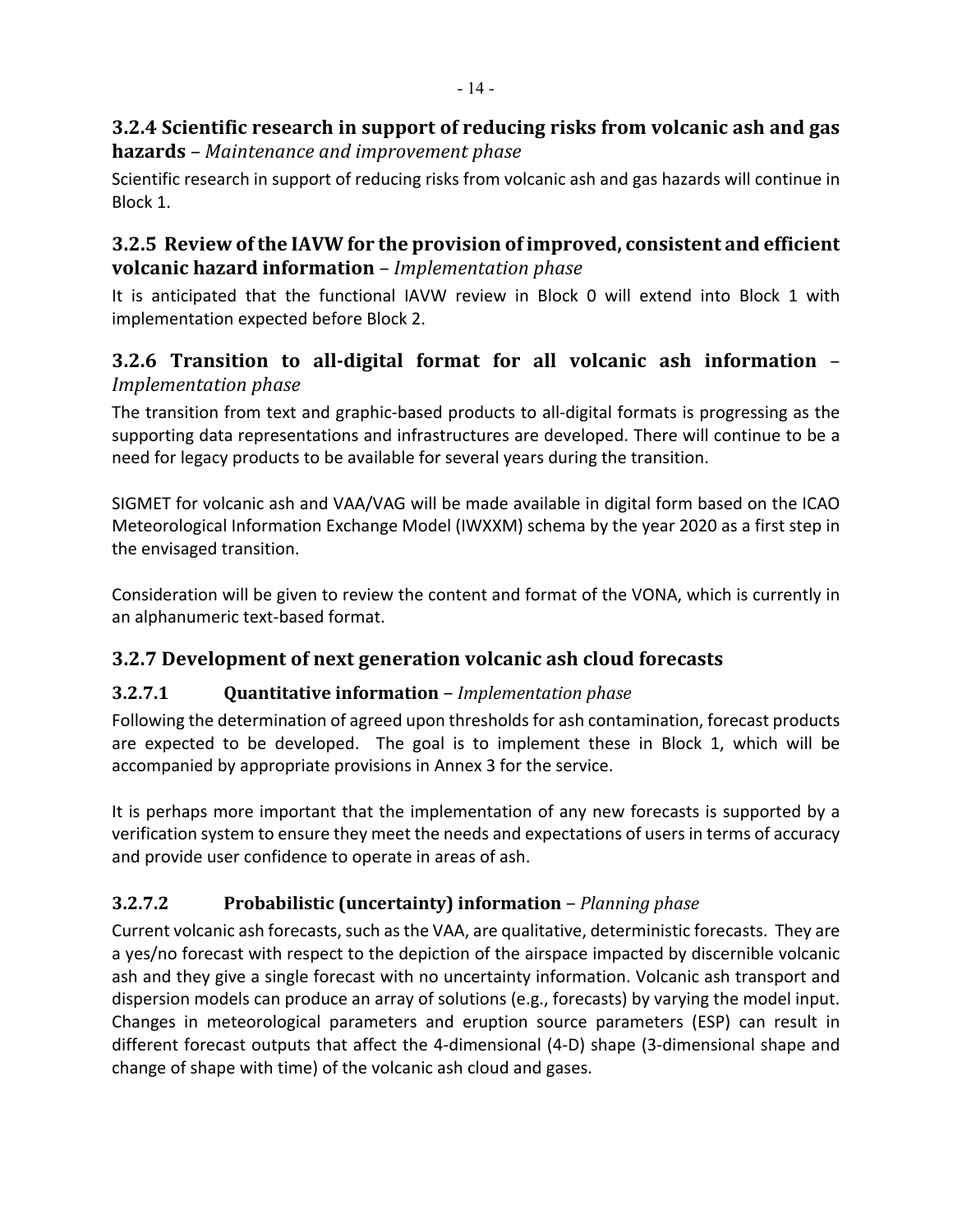The next generation volcanic ash cloud forecasts, as well as forecasts of volcanic gases, will provide both deterministic and probabilistic forecasts for contamination levels that will allow decision makers to use, taking into account their risk management practices and the quantitative exposures allowed by the engine manufacturers. Specifically, the addition of probabilistic forecasts will provide decision makers with an assessment of the likelihood of the volcanic ash exceeding a defined magnitude (or threshold) at a particular time and place. The probabilistic element further helps decision makers apply their own operational constraints (i.e. business rules) to determine the risk to their operations.

From a high-level perspective, probability forecasts may be based on an ensemble approach. An ensemble is one way to account for some degree of uncertainty. For instance, a model or models can be run many times, each time with a realistic variant of one of the uncertain parameters (e.g. ash amount, ash column height, eruption start time and duration, input meteorology dataset, dispersion model used, with and without wet deposition, etc.). Taken as a whole, the variability of the ensemble members' output gives an indication of the uncertainty associated with that particular volcanic ash forecast.

The application of probabilistic forecasts will suit both high- and low-density airspaces, where decision makers can benefit from more than just a deterministic forecast to determine route or flow. Decision support systems can be adapted to use probabilistic information to provide efficient route and altitude selections, as well as time maintenance alerts, based on user's dosage thresholds.

For decision makers (i.e., operators, flight crew, air traffic control) to effectively use probabilities for the initial and ongoing evidence based qualitative risk assessments, a thorough understanding of the output from the VAAC is needed by the users. This will require educational/training efforts that will be suitable for all decision makers. It is envisioned that probabilistic information will be used pre-tactically to plan flight routes until the aircraft comes within range of an area of interest, at which time the pilot will receive higher resolution quantitative information.

#### **3.2.8** Development of other volcanic derived contaminant forecasts, specifically **sulphur dioxide, that also includes probabilistic information** *– Implementation phase*

Following the scientific determination of a critical level or levels of  $SO<sub>2</sub>$  in the atmosphere that could pose a health threat to aircraft occupants, or any determination of concentrations above which OEMs do not recommend flight within an  $SO<sub>2</sub>$  cloud, provisions for the detection and forecasts of  $SO<sub>2</sub>$  gas clouds are expected to be implemented in Block 1.

#### **3.2.9** Integration of volcano and volcanic hazard information into the System **Wide Information Management (SWIM) environment** – Planning phase

Integrated meteorological information service in the SWIM environment is a key tenant of the GANP and associated ASBUs. Volcano and volcanic hazard information, in support of enhanced operational ground and air decision-making processes, is planned for implementation into the SWIM during Blocks 2 and 3.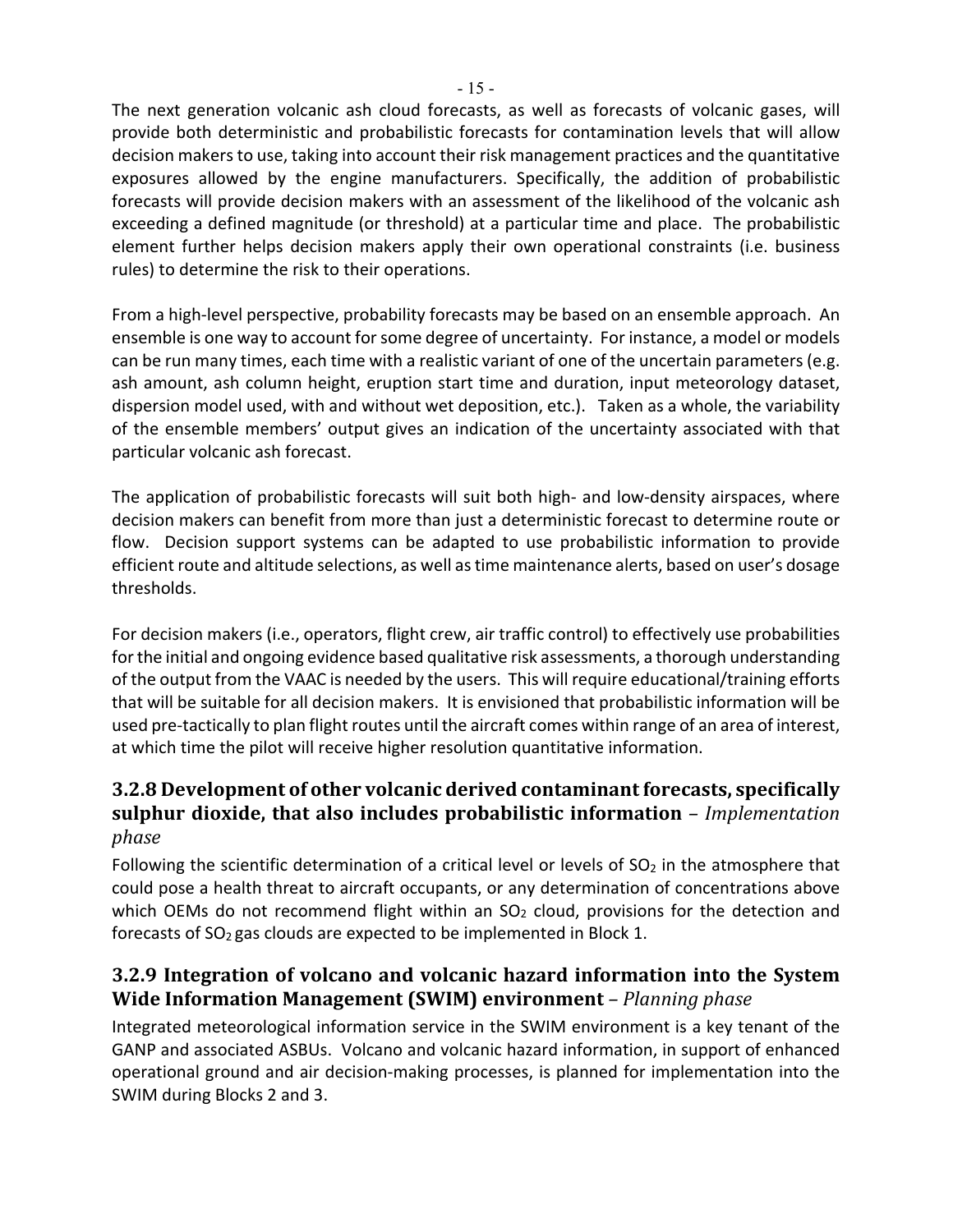#### **3.3 Changes intended from 2025 (Block 2)**

The following briefly describes intended changes from 2025 (i.e., Block 2 timeframe) in support of operational efficiency and safety.

#### **3.3.1 Collaborative decision-making processes** – Maintenance and improvement *phase*

Improvements in the CDM process for sharing volcano and volcanic hazard information will continue in Block 2.

#### **3.3.2 Enhance the capacity and capability of State Volcano Observatories to provide** improved pre-eruption information and eruptive source term **information for their volcanoes of responsibility** – Maintenance and improvement *phase*

Additional enhancements to the information provided by the State VOs, including the VONA or its successor, may occur during this timeframe, depending on the successful implementation in Block 1.

#### **3.3.3** Improvements in ground-based, in-situ airborne and space-based **observing networks** – Maintenance and improvement phase

Improvements to volcano-monitoring networks, ground-based aerosol networks, satellite platforms and sensors, and in-situ airborne sampling will continue in Block 2.

#### **3.3.4** Scientific research in support of reducing risks from volcanic ash and gas **hazards** – Maintenance and improvement phase

Scientific research in support of reducing risks from volcanic ash and gas hazards will need to continue in Block 2.

#### **3.3.5 Transition to all-digital format for all volcanic ash information** – *Implementation phase (continued)*

Perhaps the last phase of implementation of all-digital format is the withdrawal of legacy abbreviated plain language (text-based) products and portable network graphic (PNG) format products. During Block 2 the SIGMET for volcanic ash, VAA and VONA in abbreviated plain language format, and the VAG and SVA in PNG format, will be withdrawn in view of the availability of digital/digitized information.

### **3.3.6** Development of the next generation volcanic ash cloud forecasts

#### **3.3.6.1 Quantitative information** – Maintenance and improvement phase

Following the initial implementation of volcanic ash forecasts in Block 1, improvements are expected into Block 2.

Using the accepted volcanic ash thresholds for aircraft and engine types, and with increased volcanic ash detection capabilities, there can be an agreed range of volcanic ash contamination forecasts made available on a global scale, perhaps similar to World Area Forecast System (WAFS)